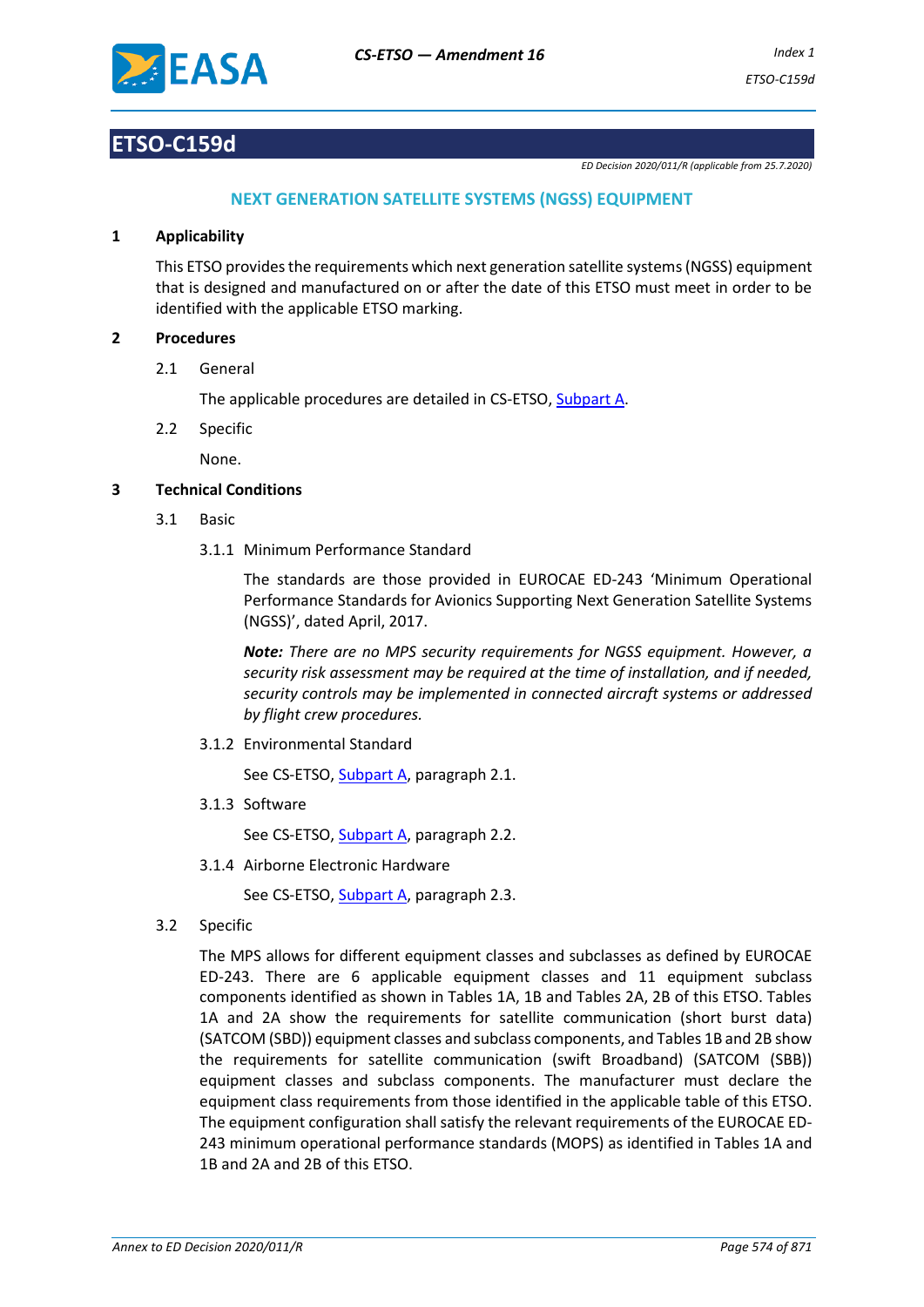

# **Table 1A — Equipment Class Identifiers supporting SATCOM (SBD)**

| <b>Equipment Class Identifier</b> | <b>Description</b>                                                                                                                                                                                                                                                                             | Requirement                                                                            |  |  |  |
|-----------------------------------|------------------------------------------------------------------------------------------------------------------------------------------------------------------------------------------------------------------------------------------------------------------------------------------------|----------------------------------------------------------------------------------------|--|--|--|
| AES1                              | AES using a single channel<br>Satellite Data Unit (SDU) that<br>contains one transceiver for<br>data only applications. AES1 is a<br>Short Burst Data (SBD)-only<br>transceiver and cannot support<br>voice calling. A passive Low<br>Gain Antenna (LGA) is required<br>for use with the AES1. | Appendix D, Section 2.2.1.1 and<br>Section 2.4 for the applicable<br>test requirements |  |  |  |
| AES <sub>2</sub>                  | AES2 is capable of multiple<br>services using a single or dual<br>channel SDU that contains one<br>or two transceivers for data<br>and/or voice applications. A<br>passive LGA is required for use<br>with the AES2.                                                                           | Appendix D, Section 2.2.1.2 and<br>Section 2.4 for the applicable<br>test requirements |  |  |  |
| AES3                              | AES.<br>using<br>two<br>more<br>or<br>transceivers for multiple data<br>and/or voice applications. A<br>passive LGA is required for use<br>with the AES3.                                                                                                                                      | Appendix D, Section 2.2.1.3 and<br>Section 2.4 for the applicable<br>test requirements |  |  |  |

# **Table 1B — Equipment Class Identifiers supporting SATCOM (SBB)**

| <b>Equipment Class Identifier</b> | <b>Description</b>                                                                                  | Requirement                                                                                 |  |  |  |  |  |
|-----------------------------------|-----------------------------------------------------------------------------------------------------|---------------------------------------------------------------------------------------------|--|--|--|--|--|
| AES4                              | AES using an enhanced Low<br>Gain Antenna (ELGA). AES4<br>configured as a complete<br>system.       | Appendix E, Section 2.2.1.1.1<br>Section 2.4 for the<br>and<br>applicable test requirements |  |  |  |  |  |
| AES <sub>6</sub>                  | AES using a High Gain Antenna<br>(HGA), transceiver, and<br>Diplexer Low Noise Amplifier<br>(DLNA). | Appendix E, Section 2.2.1.1.2<br>Section 2.4 for the<br>and<br>applicable test requirements |  |  |  |  |  |
| AES7                              | AES using an Intermediate Gain<br>Antenna (IGA), transceiver, and<br>DLNA.                          | Appendix E, Section 2.2.1.1.3<br>Section 2.4 for the<br>and<br>applicable test requirements |  |  |  |  |  |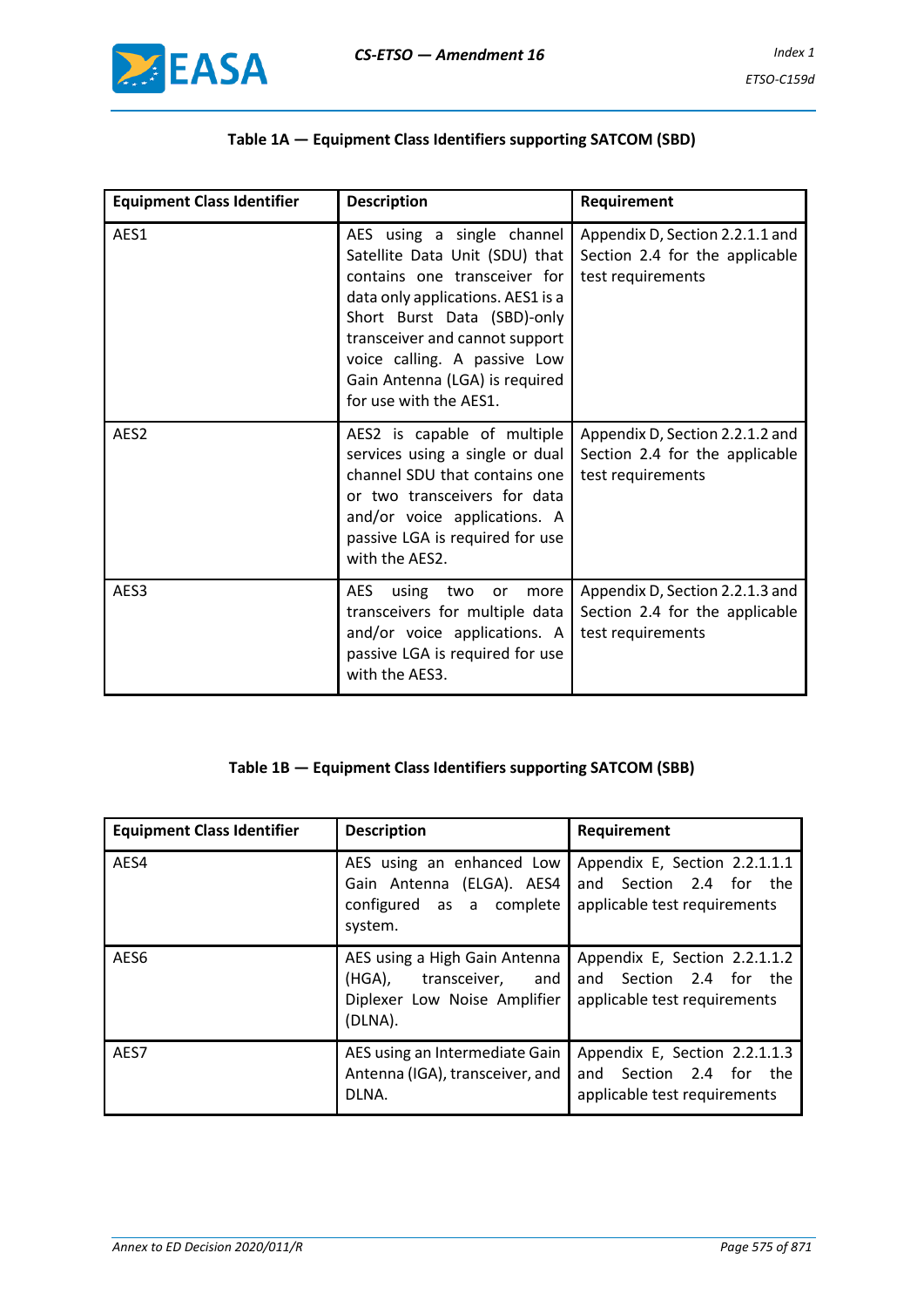### **Table 2A — Equipment Subclass Identifiers supporting SATCOM (SBD)**

| <b>Subclass Identifier</b> | <b>Description</b>                                                              | Requirement |  |  |  |
|----------------------------|---------------------------------------------------------------------------------|-------------|--|--|--|
| LGA                        | Passive LGA for use with AES1,   Appendix D, Section 2.2.3.1.1<br>AES2 or AES3. |             |  |  |  |

### **Table 2B — Equipment Subclass Identifiers supporting SATCOM (SBB)**

| <b>Subclass Identifier</b> | <b>Description</b>                                                                                                                                                                          | Requirement                    |
|----------------------------|---------------------------------------------------------------------------------------------------------------------------------------------------------------------------------------------|--------------------------------|
| <b>HGA</b>                 | HGA for AES6.                                                                                                                                                                               | Appendix E, Section 2.2.3.1.2  |
| IGA                        | IGA for AES7.                                                                                                                                                                               | Appendix E, Section 2.2.3.1.2  |
| 6MA                        | Transceiver, SDU Configuration<br>Module (SCM), SDU, Modified<br>Type A (DMA) Diplexer Low<br>Noise Amplifier (DLNA), and<br>HGA for use with AES6.                                         | Appendix E, Section 2.2.1.1.4  |
| 7MA                        | Transceiver, SDU, SCM, DMA<br>DLNA, and IGA for use with<br>AES7.                                                                                                                           | Appendix E, Section 2.2.1.1.6  |
| 6D                         | Transceiver<br><b>DLNA</b><br>and<br>combination<br>includes<br>SDU,<br>High-Power Amplifier (HPA),<br>DLNA, SCM, and HGA functions<br>for use with AES6.                                   | Appendix E, Section 2.2.1.1.8  |
| 7D                         | Transceiver<br><b>DLNA</b><br>and<br>combination includes<br>SDU,<br>HPA, DLNA, SCM, and IGA<br>functions for use with AES7.                                                                | Appendix E, Section 2.2.1.1.9  |
| 6F                         | Transceiver and Type F (DF)<br>DLNA includes SDU, HPA, SCM,<br>and HGA functions for use with<br>AES6.                                                                                      | Appendix E, Section 2.2.1.1.5  |
| 7F                         | Transceiver<br>and<br><b>DLNA</b><br>DF<br>includes SDU, HPA, SCM, and<br>IGA functions for use with<br>AES7.                                                                               | Appendix E, Section 2.2.1.1.7  |
| <b>DMA</b>                 | standard<br><b>DLNA</b><br>with<br>filter<br>Transmitter<br>(Tx)<br>configures<br>with<br>6MA<br>transceiver and HGA for use<br>with AES6, or 7MA transceiver<br>and IGA for use with AES7. | Appendix E, Section 2.2.1.1.10 |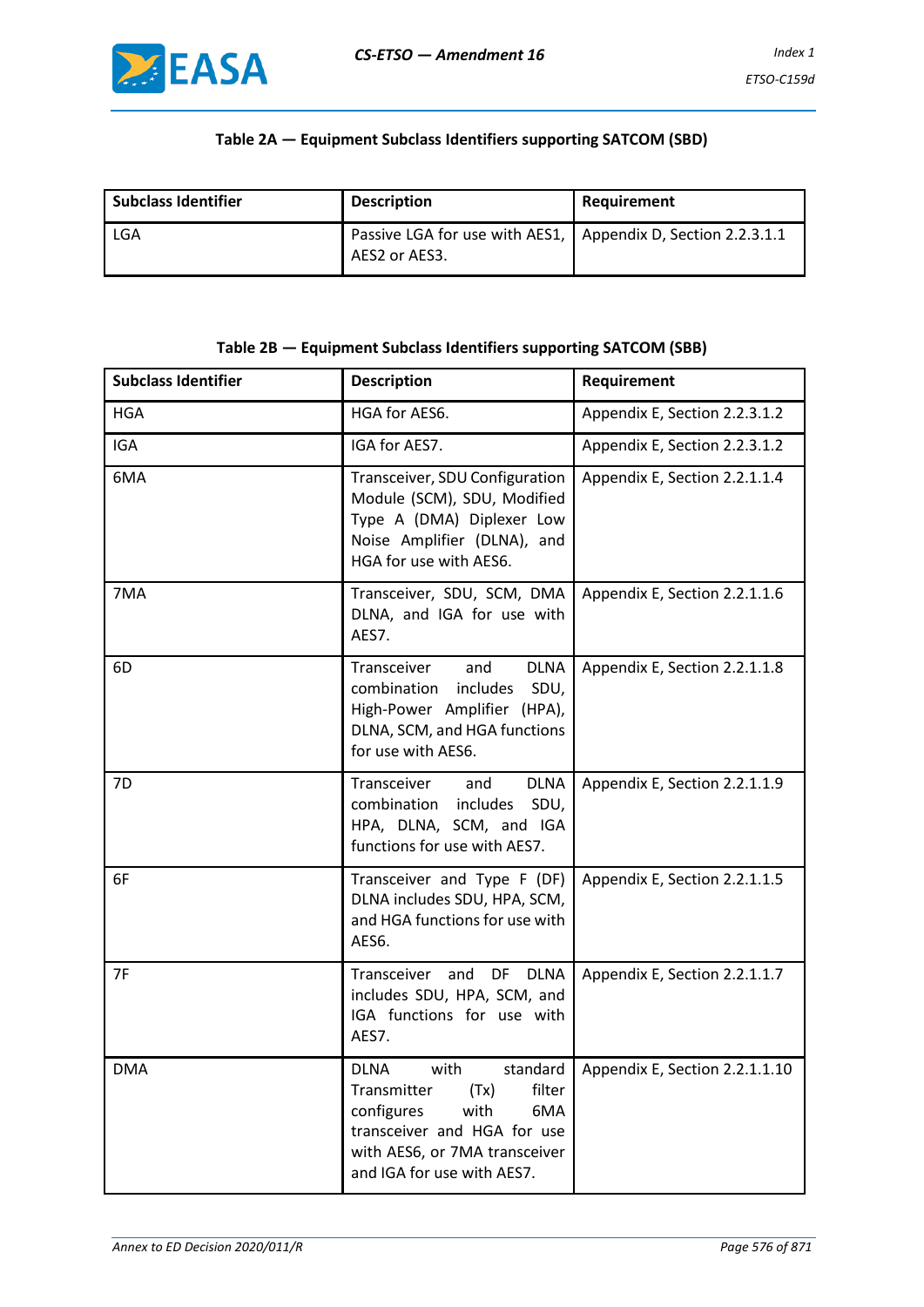

| <b>Subclass Identifier</b> | <b>Description</b>                                                                                                                                                    | Requirement                    |
|----------------------------|-----------------------------------------------------------------------------------------------------------------------------------------------------------------------|--------------------------------|
| DF                         | DLNA with enhanced Tx filter<br>configures with 6MA or 6F<br>transceiver and HGA for use<br>with AES6, or with 7MA or 7F<br>transceiver and IGA for use<br>with AES7. | Appendix E, Section 2.2.1.1.11 |

This ETSO standard applies to equipment intended for long-range communication services, procedural and continental communication services, aeronautical mobile satellite (route) services (AMS(R)S) by means of satellite communications between AES, corresponding satellites, and ground earth stations (GES). The NGSS supports voice and data communications between aircraft users and ground-based users, such as air navigation service providers (ANSPs) and aircraft operators.

The functionality of an NGSS supports four categories of communication service in the aircraft control domain (ACD) and/or aircraft information services domain (AISD). Two are safety of flight communication used for air traffic services (ATS) and aeronautical operational control (AOC) communication. The other two are aeronautical administrative communication (AAC) and special-purpose aeronautical passenger communication (APC) under the physical or virtual access control of the flight crew.

EUROCAE ED-243, Normative Appendix E, also contains provisions for supporting a nonpriority communications service known as passenger information and entertainment services (PIES). EUROCAE ED-243, Normative Appendix E, states that non-priority services are outside the scope of that Appendix. However, PIES communications, if supported, must be partitioned from communications in the ACD and AISD for security reasons. Therefore, PIES communications are non-ETSO functions, and equipment that supports shared ACD and PIES communications must provide security partitioning of the PIES functionality from priority communications services in the ACD and AISD in accordance with this ETSO.

See paragraphs 3.1.3, 3.1.4 and 3.2.1 of this ETSO for specific additional data, design/security assurance and verification requirements related to the required security partitioning for equipment intended to support shared ACD/AISD and PIES communications.

NGSS equipment is intended for procedural/continental airspace area operations. The failure conditions specified in paragraph 3.2.1 of this ETSO have been determined based on NGSS equipment that supplements or complements primary HF/VHF voice or data communications in procedural/continental airspace area operations, and on equipment that provides 'Segregation & arbitration' as described in EUROCAE ED-243, Appendix E, Section 1.3.4, or the equivalent functionality. Use of NGSS equipment in other operating environments (for example, high-density terminal/en route airspace) may impact equipment performance and safety considerations.

#### 3.2.1 Failure Condition Classification

See CS-ETSO, Subpart A, paragraph 2.4.

A loss or malfunction of the security partitioning required by paragraph 3.2 of this ETSO that enables unauthorised or inadvertent access to ACD or AISD communications from outside the ACD or AISD is a major failure condition.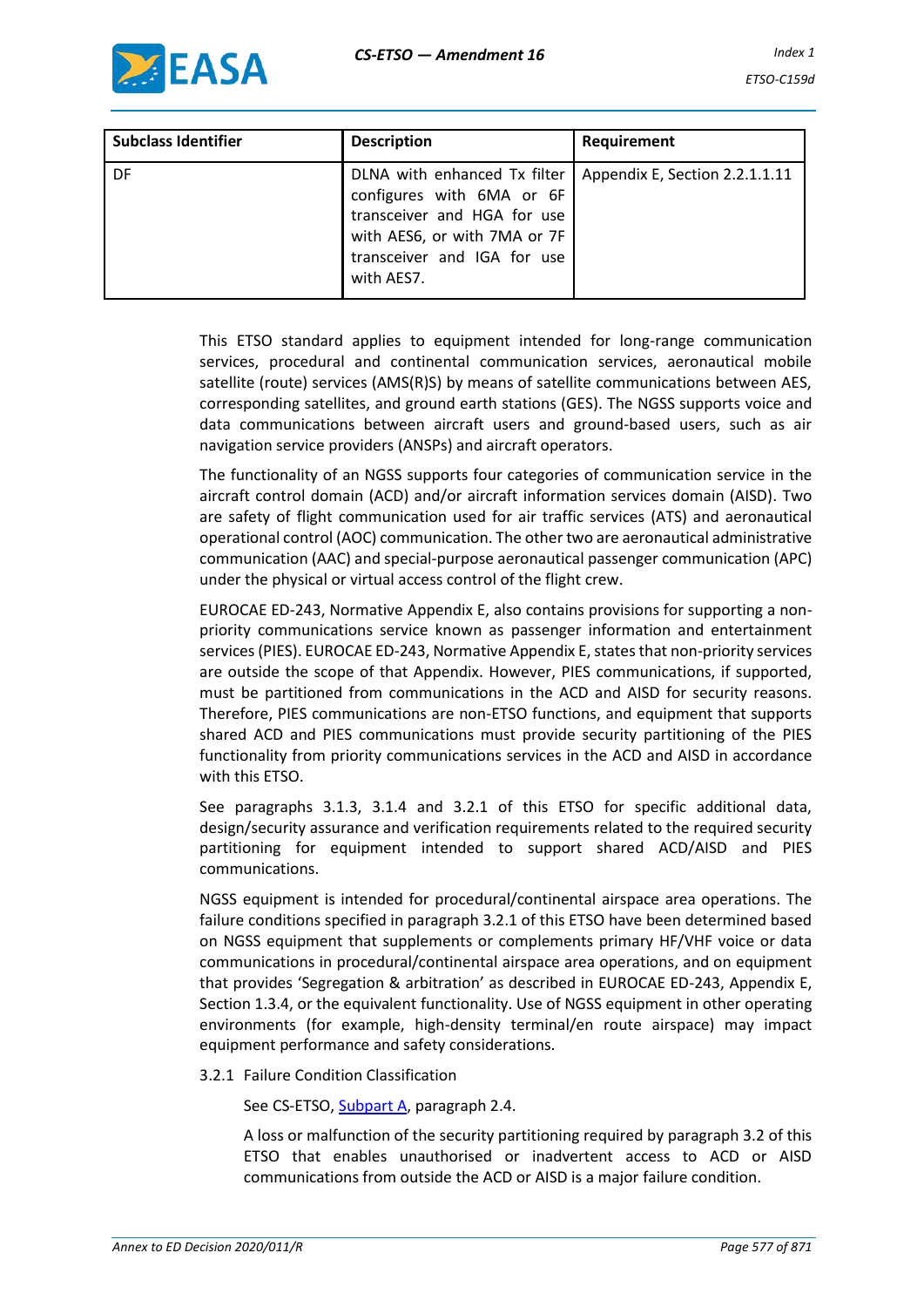

A loss or malfunction of the functions defined in paragraph 3.1.1 of this ETSO, except for a loss or malfunction of the security partitioning required by paragraph 3.2 of this ETSO, is a minor failure condition.

Note: The use of NGSS equipment as the sole means of routine ATS communication may change the classification of the failure conditions.

#### **4 Marking**

4.1 General

See CS-ETSO, Subpart A, paragraph 1.2.

4.2 Specific

For valid combinations of system component markings, see Table 3 below.

|  |                    |                         |                                            | Transceiver        |                    |                    |                    | Transceiver<br>& DLNA | <b>DLNA</b>        |                    | Antenna                  |                    |                         |                    |                           |                          |                    |
|--|--------------------|-------------------------|--------------------------------------------|--------------------|--------------------|--------------------|--------------------|-----------------------|--------------------|--------------------|--------------------------|--------------------|-------------------------|--------------------|---------------------------|--------------------------|--------------------|
|  | Valid Combinations |                         | Normative Appendix<br>EUROCAE ED-243       | <b>GBD</b>         | 181                | 6MA                | $\overline{6}$     | 7MA                   | 7 <sup>F</sup>     | GD                 | $\overline{\mathcal{L}}$ | DMA                | $\overline{\mathsf{b}}$ | LGA (passive)      | HGA                       | $\overline{\mathsf{SO}}$ | Complete System    |
|  | AES1               | $\mathbf 1$             | $\mathsf D$                                |                    |                    |                    |                    |                       |                    |                    |                          |                    |                         |                    |                           |                          | $\bar{\mathbf{x}}$ |
|  |                    | $\overline{2}$          | D                                          | $\pmb{\mathsf{x}}$ |                    |                    |                    |                       |                    |                    |                          |                    |                         | $\pmb{\times}$     |                           |                          |                    |
|  | AES2               | $\overline{3}$          | D                                          |                    |                    |                    |                    |                       |                    |                    |                          |                    |                         |                    |                           |                          | $\bar{\mathbf{x}}$ |
|  |                    | $\overline{\mathbf{4}}$ | D                                          |                    | $\pmb{\mathsf{x}}$ |                    |                    |                       |                    |                    |                          |                    |                         | $\pmb{\mathsf{x}}$ |                           |                          |                    |
|  | AES3               | 5                       | $\mathsf D$                                |                    |                    |                    |                    |                       |                    |                    |                          |                    |                         |                    |                           |                          | $\mathsf X$        |
|  |                    | $\boldsymbol{6}$        | D                                          | $\pmb{\times}$     | $\pmb{\mathsf{x}}$ |                    |                    |                       |                    |                    |                          |                    |                         | $\pmb{\mathsf{x}}$ |                           |                          |                    |
|  | AES4               | $\mathbf{1}$            | $\mathsf{E}% _{0}\left( \mathsf{E}\right)$ |                    |                    |                    |                    |                       |                    |                    |                          |                    |                         |                    |                           |                          | $\mathsf X$        |
|  | AES6               | $\overline{2}$          | $\mathsf{E}% _{0}\left( \mathsf{E}\right)$ |                    |                    | $\pmb{\mathsf{x}}$ |                    |                       |                    |                    |                          | $\pmb{\mathsf{x}}$ |                         |                    | $\pmb{\mathsf{x}}$        |                          |                    |
|  |                    | $\overline{\mathbf{3}}$ | $\mathsf E$                                |                    |                    |                    | $\pmb{\mathsf{x}}$ |                       |                    |                    |                          |                    | $\pmb{\mathsf{x}}$      |                    | $\pmb{\mathsf{x}}$        |                          |                    |
|  |                    | $\overline{\mathbf{4}}$ | $\mathsf{E}$                               |                    |                    |                    |                    |                       |                    | $\pmb{\mathsf{x}}$ |                          |                    |                         |                    | $\boldsymbol{\mathsf{x}}$ |                          |                    |
|  |                    | $\overline{5}$          | $\overline{E}$                             |                    |                    | $\pmb{\mathsf{x}}$ |                    |                       |                    |                    |                          |                    | $\pmb{\mathsf{x}}$      |                    | $\pmb{\mathsf{x}}$        |                          |                    |
|  |                    | 6                       | $\mathsf{E}% _{0}\left( \mathsf{E}\right)$ |                    |                    |                    |                    |                       |                    |                    |                          |                    |                         |                    |                           |                          | $\bar{\mathbf{x}}$ |
|  | AES7               | $\overline{7}$          | $\mathsf{E}$                               |                    |                    |                    |                    | $\pmb{\mathsf{x}}$    |                    |                    |                          | $\pmb{\mathsf{x}}$ |                         |                    |                           | $\pmb{\mathsf{X}}$       |                    |
|  |                    | 8                       | $\mathsf{E}% _{0}\left( \mathsf{E}\right)$ |                    |                    |                    |                    |                       | $\pmb{\mathsf{X}}$ |                    |                          |                    | $\pmb{\mathsf{x}}$      |                    |                           | $\pmb{\mathsf{X}}$       |                    |
|  |                    | $\boldsymbol{9}$        | $\mathsf E$                                |                    |                    |                    |                    |                       |                    |                    | $\pmb{\mathsf{x}}$       |                    |                         |                    |                           | $\bar{\mathbf{X}}$       |                    |
|  |                    | 10                      | $\mathsf{E}% _{0}\left( \mathsf{E}\right)$ |                    |                    |                    |                    | $\pmb{\mathsf{x}}$    |                    |                    |                          |                    | $\pmb{\mathsf{x}}$      |                    |                           | $\pmb{\mathsf{x}}$       |                    |
|  |                    | $11\,$                  | $\mathsf E$                                |                    |                    |                    |                    |                       |                    |                    |                          |                    |                         |                    |                           |                          | $\pmb{\mathsf{x}}$ |

#### **Table 3 — Valid Combinations of System Components**